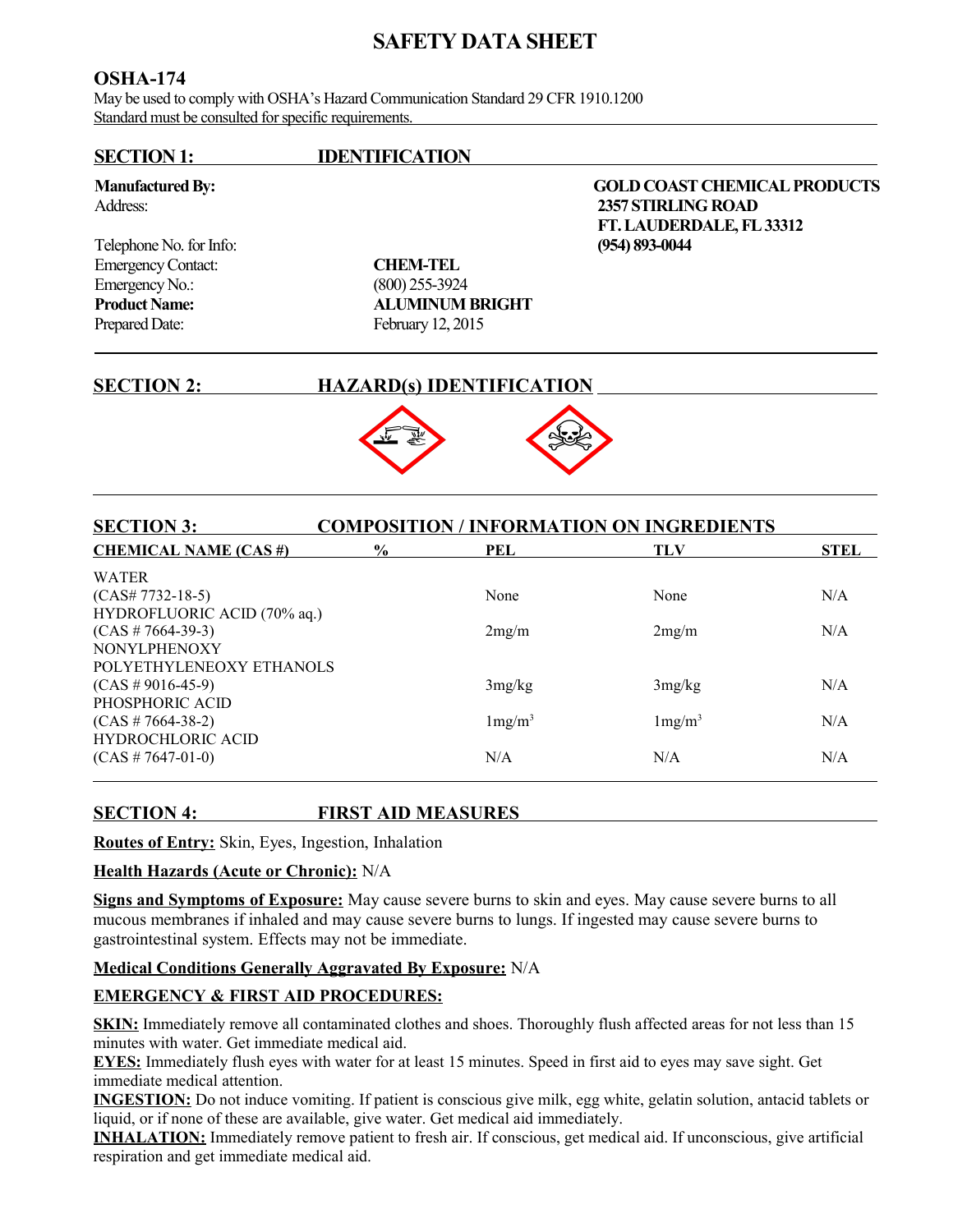# **PRODUCT NAME: ALUMINUM CLEANER**

### **SECTION 5: FIRE-FIGHTING MEASURES**

**Extinguishing media:** Water, CO<sub>2</sub>, Dry Chemical, Foam **Upper:** Lower:

**Special Fire-fighting Procedure:**

**Unusual Fire/Explosion Hazard:** Fumes from heated material are highly corrosive to tissue and toxic. Wear protective clothing and self-contained breathing apparatus.

# **SECTION 6: ACCIDENTAL RELEASE MEASURES**

Steps to be taken in case material is released or spilled: SMALL SPILLS: If possible neutralize with sodium bicarbonate, sodium carbonate (soda ash), or other safe carbonate. Re-containerize by mopping, wet vacuum, or by using a suitable absorbent. Rinse remaining materials to drain.

Waste Disposal Method: Follow local, state and federal guidelines.

# **SECTION 7: HANDLING & STORAGE**

**Precautions to be taken in handling and storing:** Store between 34° and 120°F.

**Other precautions:** KEEP OUT OF REACH OF CHILDREN. For sale to, use and storage by service personnel only.

**Respiratory Protections:** Approved **NIOSH** respirator.

**Ventilation:** Mechanical to reduce fumes below PEL

**Protective Gloves:** Latex or Rubber **Eye Protection:** Chemicals goggles and full face shield.

**Other Protective clothing or equipment:** Rubber boots and full acid suit.

**Work / Hygienic practices:**

| <b>SECTION 8:</b>                    |                        | <b>EXPOSURE CONTROLS / PERSONAL PROTECTION</b> |              |
|--------------------------------------|------------------------|------------------------------------------------|--------------|
| <b>COMPONENT</b>                     | <b>EXPOSURE LIMITS</b> | <b>CONTROL</b>                                 | <b>BASIS</b> |
| Water                                | N/A                    | N/A                                            | N/A          |
| Hydrochloric Acid                    | 20                     | $7 \text{ mg} / \text{m}^3$                    | N/A          |
| Phosphoric Acid                      | N/A                    | N/A                                            | N/A          |
| Hydrofluoric Acid                    | N/A                    | N/A                                            | N/A          |
| Nonylphenoxypolyethyleneoxy Ethanols | N/A                    | N/A                                            | N/A          |

# **SECTION 9: PHYSICAL & CHEMICAL PROPERTIES**

Boiling Point:  $212^{\circ}F$  Specific Gravity  $(H_2O = 1) 1.024$ Vapor Pressure (mm Hg): 760 mm Hg Melting Point: Vapor Density (air = 1): 0.7 Evaporation Rate (butyl acetate = 1) Not Est. Solubility in water: Complete  $\%$  Volatile by volume: 98 Appearance and Odor: Thin, clear, colorless liquid w/ strong acid odor pH: 1.5

# **SECTION 10: STABILITY & REACTIVITY**

Stability: Stable hydrogen fluoride gas dissolved in water will leave solution on standing.

Conditions to avoid: Any elevated temperatures.

**Flash Point:** None (TOC) **Flammability Limits:** N/A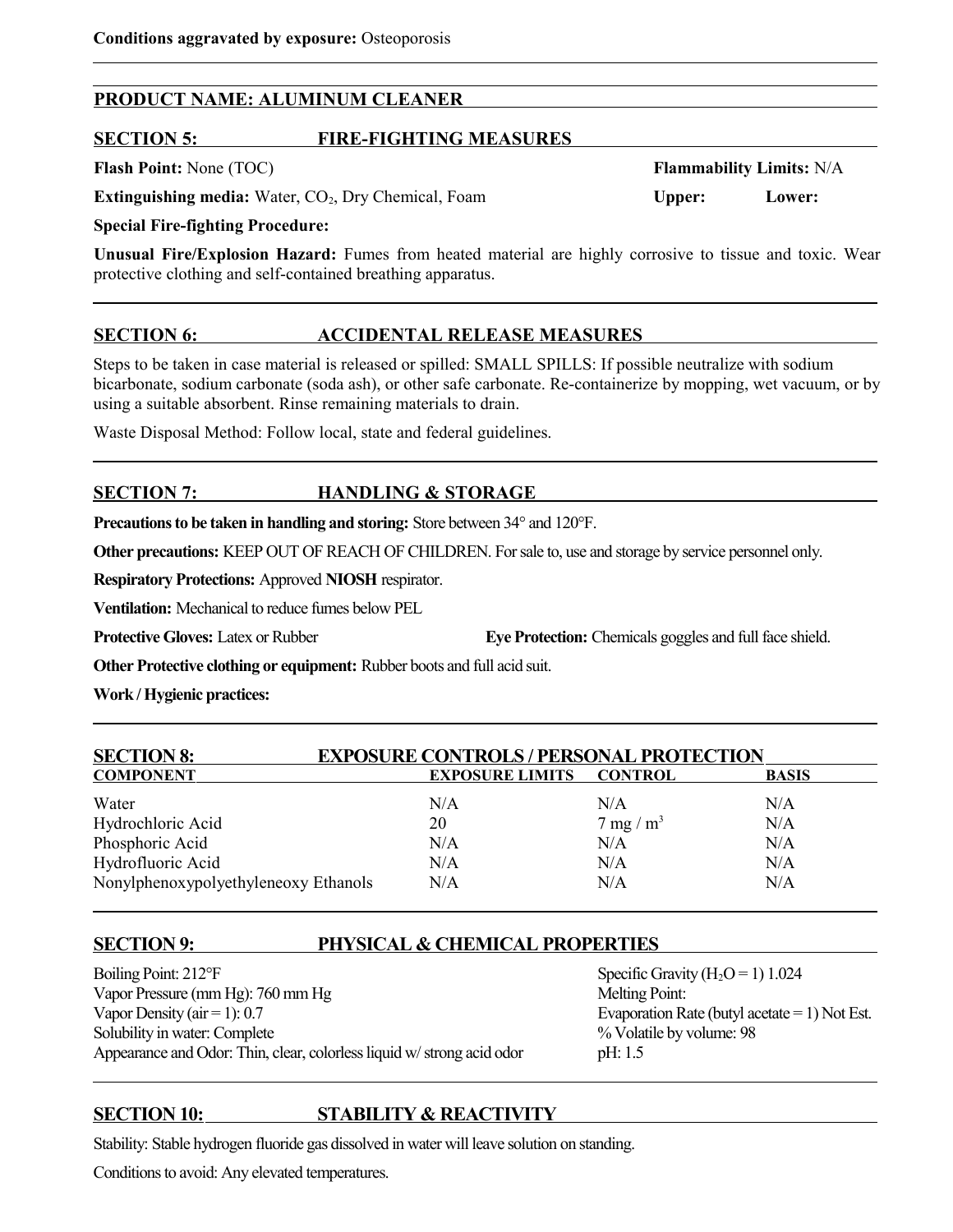Incompatibility: All alkalies, reducing agents, and reducible organics. Hazardous Decomposition: Hydrogen fluoride and other materials varying by contact.

Hazardous Polymerization: Will not occur Conditions to avoid: None

# **PRODUCT NAME: ALUMINUM CLEANER**

### **SECTION 11: TOXICOLOGICAL INFORMATION**

**NTP? IARC Monographs? OSHA Regulated?** No Data Available No Data Available No Data Available

### **Signs and Symptoms of Exposure**

May cause severe burns to skin and eyes. May cause severe burns to all mucous membranes if inhaled and may cause severe burns to lungs. If ingested may cause severe burns to gastrointestinal system. Effects may not be immediate.

The information contained in this SDS was obtained from current and reliable sources. However, the data is provided without any warranty, expressed or implied, regarding its correctness or accuracy. Since the conditions of handling, storage and disposal of this product are beyond the control of this company, it is not responsible for loss, injury and expense arising out of the product's improper use. No warranty, expressed or implied regarding the product described in this SDS shall be created or inferred by any statements in this SDS. Various government agencies may have specific regulations regarding the transportation, handling, storage, use or disposal of this product which may